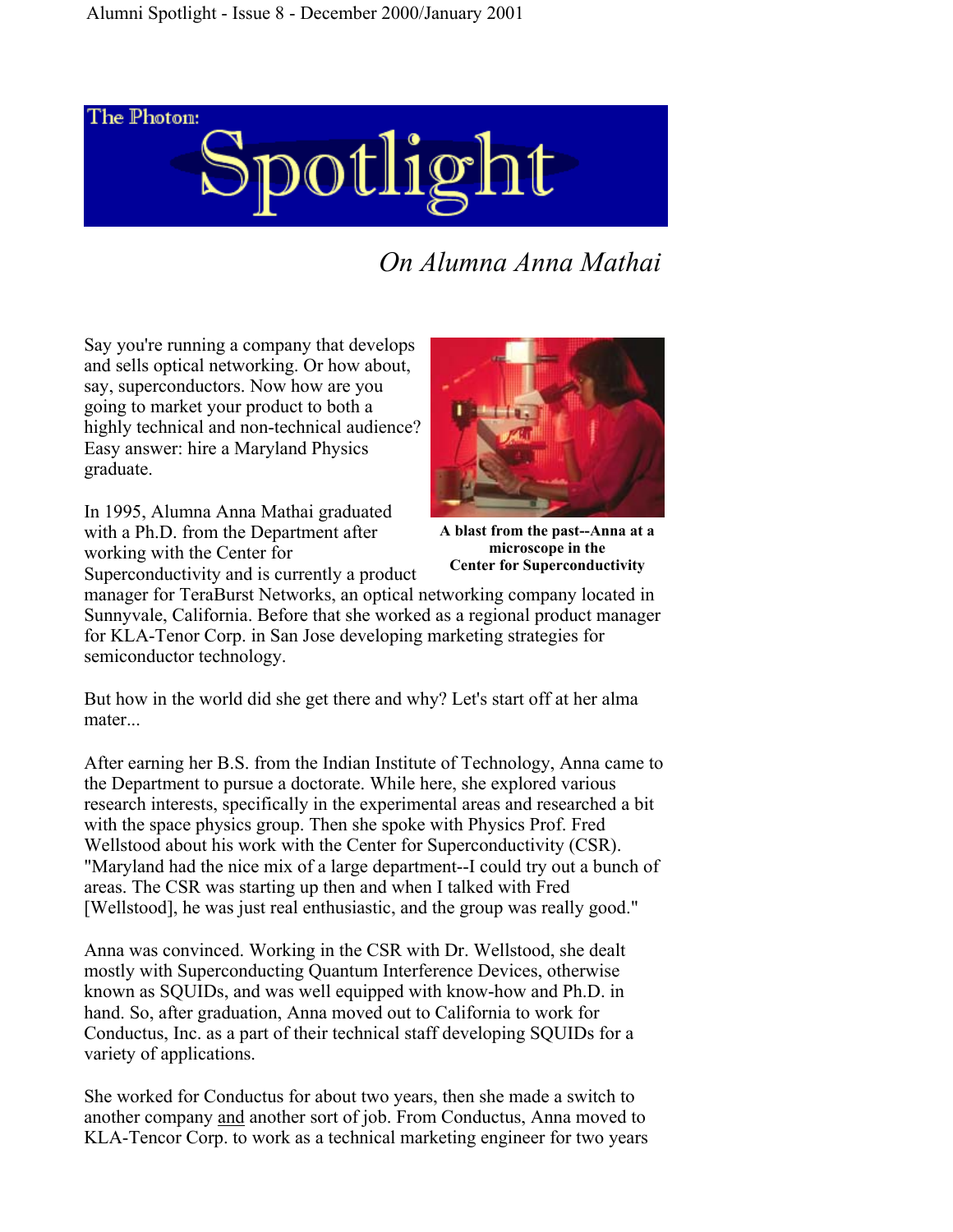

## *On The Center for Superconductivity Research The Scanning Near-Field Microwave Microscope*

*by Steven Anlage Associate Professor, UM Physics* 

It all started in the spring of 1994, when an undergraduate Physics major C. P. (Gus) Vlahacos, (B.S. Physics, 1996, M.S. Physics, 1999) was given an unusual assignment by his advisors, Profs. Frederick C. Wellstood and Steven M. Anlage of the Physics Department and Center for Superconductivity research.

We had asked ourselves this question: what would happen if we put a microwave signal into an open-ended coaxial cable (much like the one that brings cable tv to your house), shined it on a sample, and then scanned the sample back and forth right beneath the probe? It was a simple idea, discussed over lunch, and it seemed a bit crazy at the time. We asked Gus Vlahacos to try this crazy idea with some microwave equipment, an x-y scanner, and a computer in the laboratory.

In a few days, Gus brought back images of samples he had found lying about the lab, including printed circuit boards, metallic lines on glass plates, tree leaves, and microwave signals propagating in circuits. Both Prof. Wellstood and I were struck by the dramatic contrast visible in these images, as well as their vivid clarity and sharpness. It was clear that something unusual had been found.



**Topographic image of a US quarter scanned by a microwave microscope.**

It took several months to completely understand what was happening in this new kind of "microscope." A series of experiments were constructed to clarify the origin of the amazing images generated by the instrument. From these experiments, we discovered that the sample was being probed by the "near-field" electromagnetic fields generated by the open-ended coaxial probe. This meant that the smallest thing we can see is determined by the size of the probe, which we can control, rather than by the wavelength of the radiation. It was demonstrated that extremely high resolution imaging could be possible.

Further efforts to understand and quantify the properties of the microscope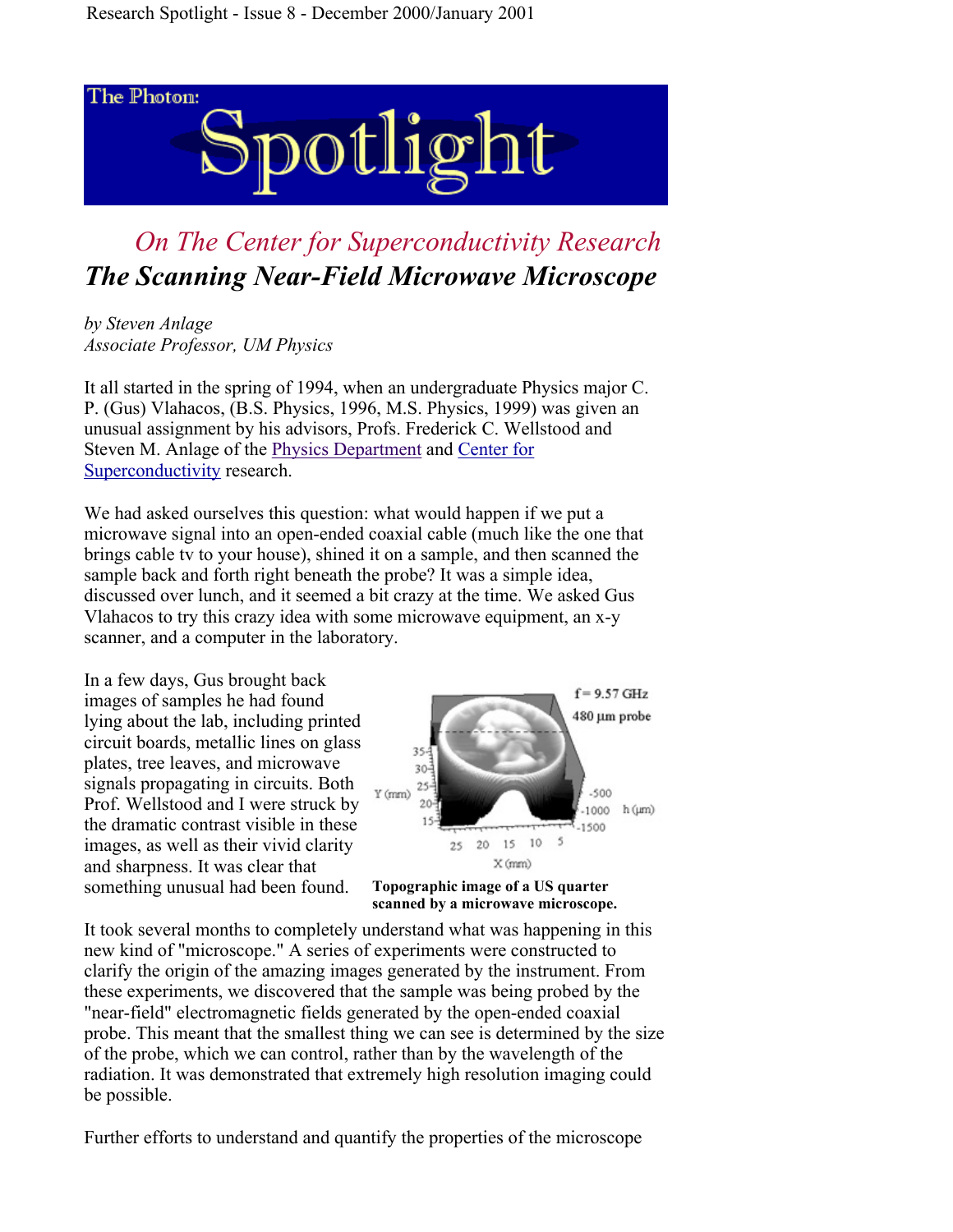were made by students who joined the group. These include two more physics undergraduates, Sudeep Dutta (B.S. Physics, 1998) and Paul Petersan (B.S. Physics, 1998), as well as several graduate students, David Steinhauer (Ph.D., Physics, 2000), Ashfaq Thanawalla (Ph.D., Physics, 2000), Wensheng Hu (M.S. E.E., 1999), John Lee, and Atif Imtiaz, and two postdoctoral researchers, B. Johan Feenstra (now at Philips Research Laboratory, Eindhoven, The Netherlands) and Andrew Schwartz (now head of the EPSCAN™ group at Neocera, Inc.).

The group quickly realized that the microscope could best operate as a microwave resonator. Graduate student David Steinhauer developed a method to make the microscope into a high quality-factor resonator and then invented a method to extract two kinds of images from the microscope while it scanned over the sample. One image was of the reactive response of the sample to the microwaves, while the other measures the lossyness of the material.





**Glass chip Topographic image of the etched glass chip**

The work of Vlahacos, Steinhauer, Wellstood and Anlage culminated in a US Patent on the basic microscope invention (patent # 5, 900, 618) issued on May 4, 1999. The work of the group continued along the lines of creating quantitative images of materials properties. This work also dovetailed nicely with the NSF-sponsored Materials Research Science and Engineering Center (MRSEC) devoted to oxide thin films.

Soon many quantitative imaging methods were invented with the microscope. This includes quantitative imaging of topography, sheet resistance, and dielectric constant. David Steinhauer, assisted by Dr. Feenstra, developed a way to use the two images generated by the microscope to uniquely determine two independent physical properties of the sample. Examples include simultaneous quantitative imaging of sample topography and sheet resistance, or of film thickness and dielectric constant. This development is covered in a pending US patent by Steinhauer, Feenstra, Wellstood and Anlage. Currently, we are pushing the resolution limit of the microscope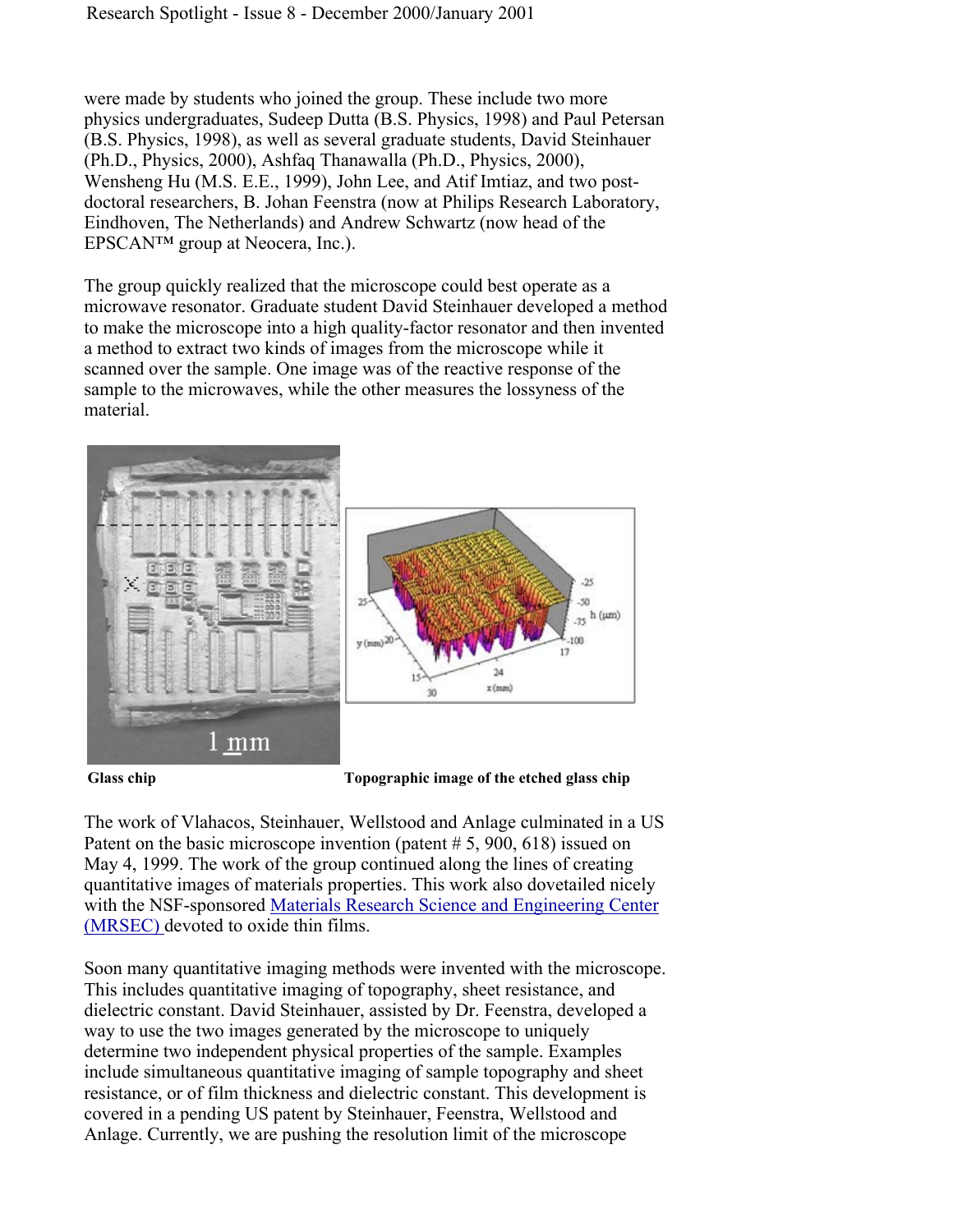below 100 nm, with the help of scanning tunneling microscopy techniques. Our efforts focus on localized fundamental electromagnetic measurements of correlated electron systems.

A separate version of the microscope was developed which basically runs in reverse. The idea is to take a "picture" of microwave fields near operating circuits. To do this, we use a coaxial probe to "sniff" the fields just above the circuit. The efforts to make this microscope work, and to develop it as a quantitative tool, were led by Sudeep Dutta, a physics undergraduate student. Sudeep imaged all three components of the microwave electric field quantitatively, and another undergraduate physics major, Paul Petersan, developed a quantitative magnetic field imaging technique.

Sudeep wrote a paper about his work, now published in Applied Physics Letters. {S. K. Dutta, C. P. Vlahacos, D. E. Steinhauer, Ashfaq S. Thanawalla, B. J. Feenstra, F. C. Wellstood, Steven M. Anlage, and Harvey S. Newman, "Imaging Microwave Electric Fields Using a Near-Field Scanning Microwave Microscope," Appl. Phys. Lett.74, 156 (1999). cond-mat/9811140.}

Sudeep is now a graduate student in Physics at the University of California,



## Scanning Near-Field Microwave Microscope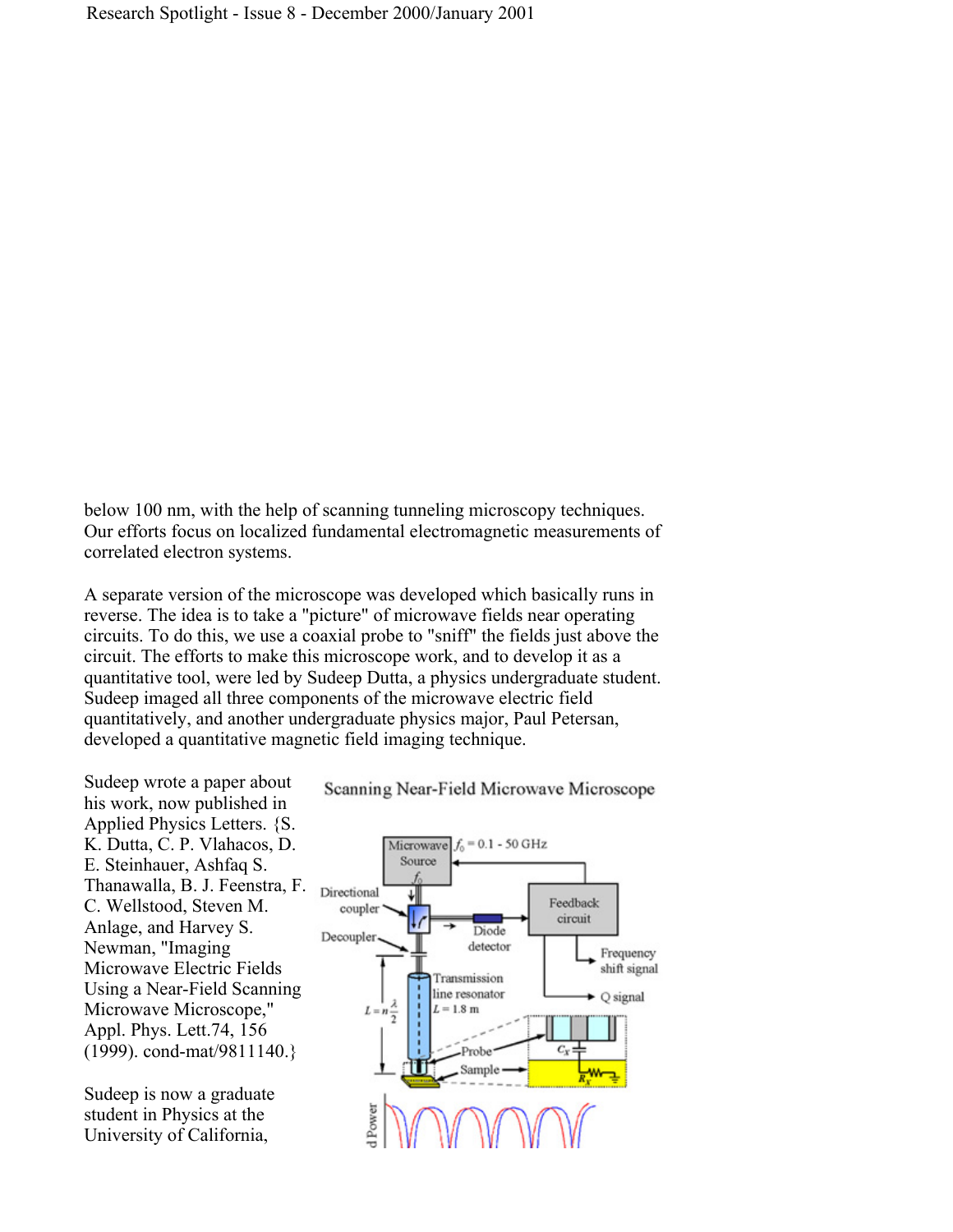Research Spotlight - Issue 8 - December 2000/January 2001

This commercialization effort has resulted in many benefits to the university. First, one of Prof. Anlage's post-doctoral researchers, Dr. Vladimir Talanov, has been hired by Neocera to help develop the commercial instrument. Neocera also employs David Steinhauer (who is also currently working with me) as a consultant on the microscope commercialization project.

In addition, a number of joint research grants have been obtained for further work on the microscope. These include an NSF-funded Small Business Innovative Research grant, as well as a Maryland Industrial Partnership grant.

The development of the scanning near-field microwave microscope in the Physics department has proven to be a very fruitful endeavor. More benefits are expected as students continue their thesis research on projects related to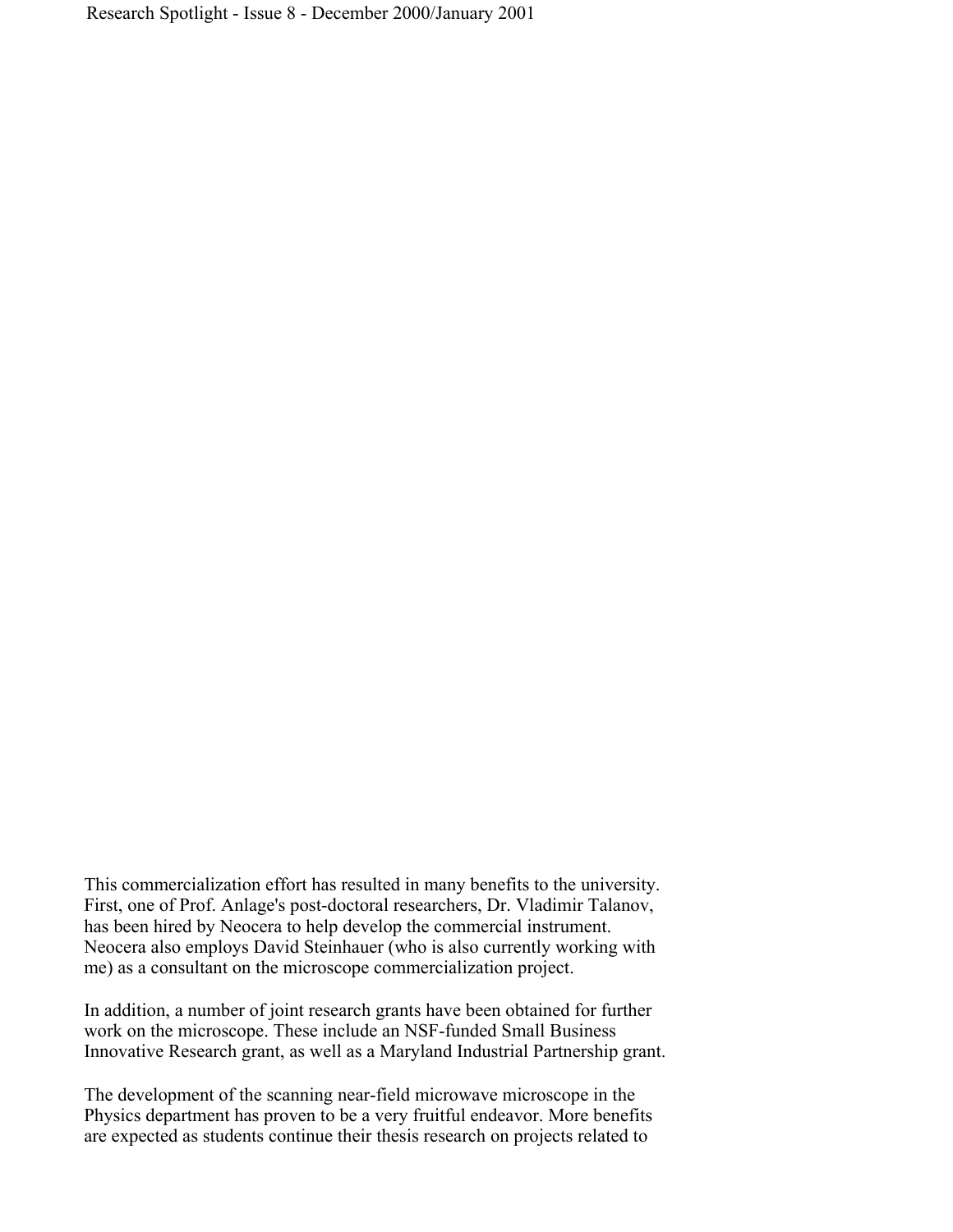Tel: 301.405.3401 1117 Physics Bldg. University of Maryland College Park, MD 20742 Contact the editor. Contact the webmaster.

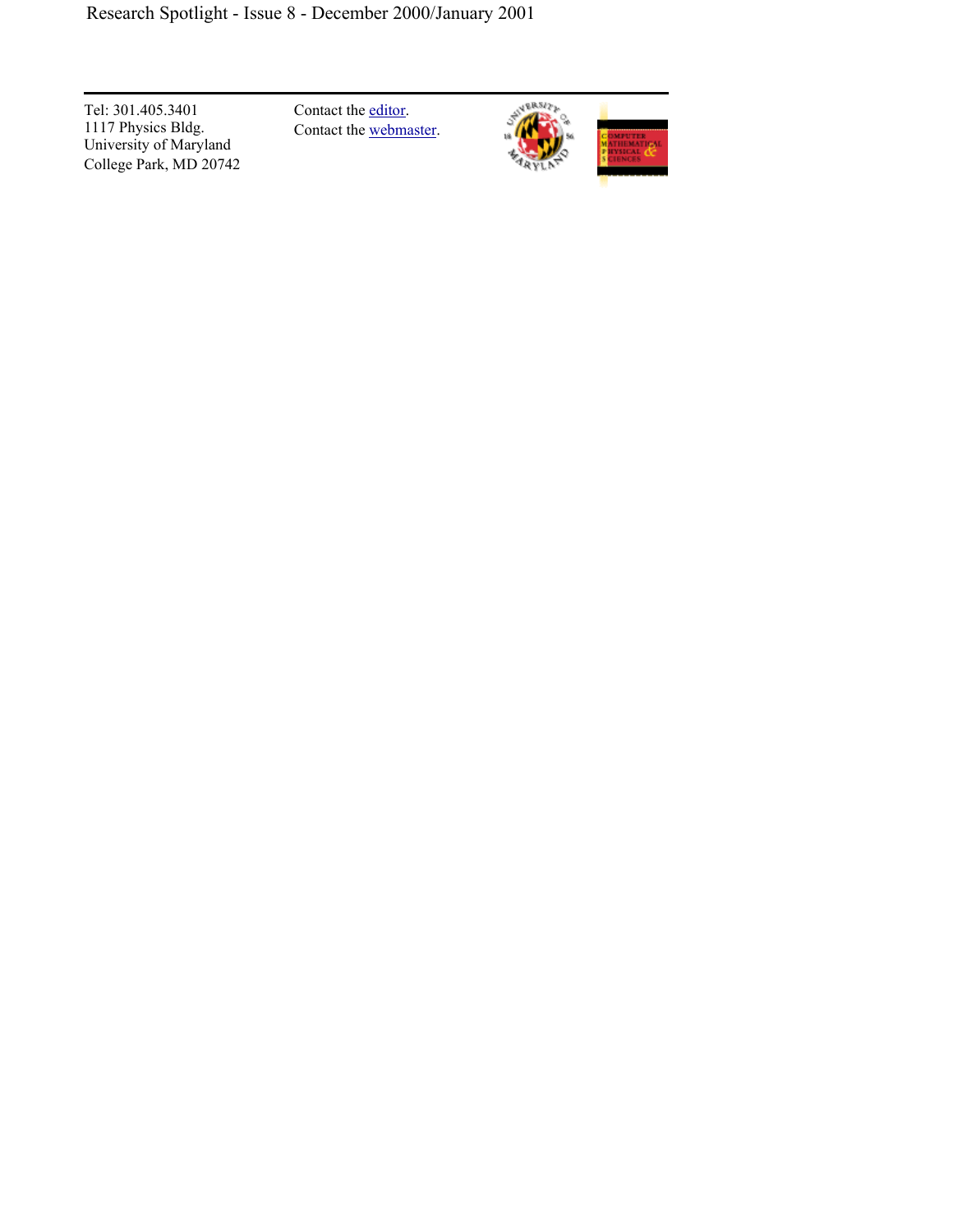and then as a regional product manager. With her technical and academic experience, Anna had a invaluable background as a technical marketer--she knew the product and the science that made it work. There she basically designed and drove particular account strategies in the semiconductor industry for penetration of Film and Surface Technology (FaST) products.

So why the switch from technical staff to marketing? Anna explains, "When I moved to California, I was working on product development of SQUIDs, but after a while, I wanted to be in a position to more strongly drive the product."

Anna explains that while she enjoyed the small company feel of Conductus and working with the technology directly, she didn't like getting embedded in all the details of "debugging" the products. "I don't miss working weekends to make things work. As a member of the technical staff, it takes so much effort to get [the product] working, and you don't get to direct where it goes. Now I'm involved in the bigger picture."

Currently, she's working for TeraBurst Networks as a product manager in the optical networking field. So, different field but same big picture interests. Anna explains that, "There has been a lot of buzz about networking and I just wanted to be a part of it."